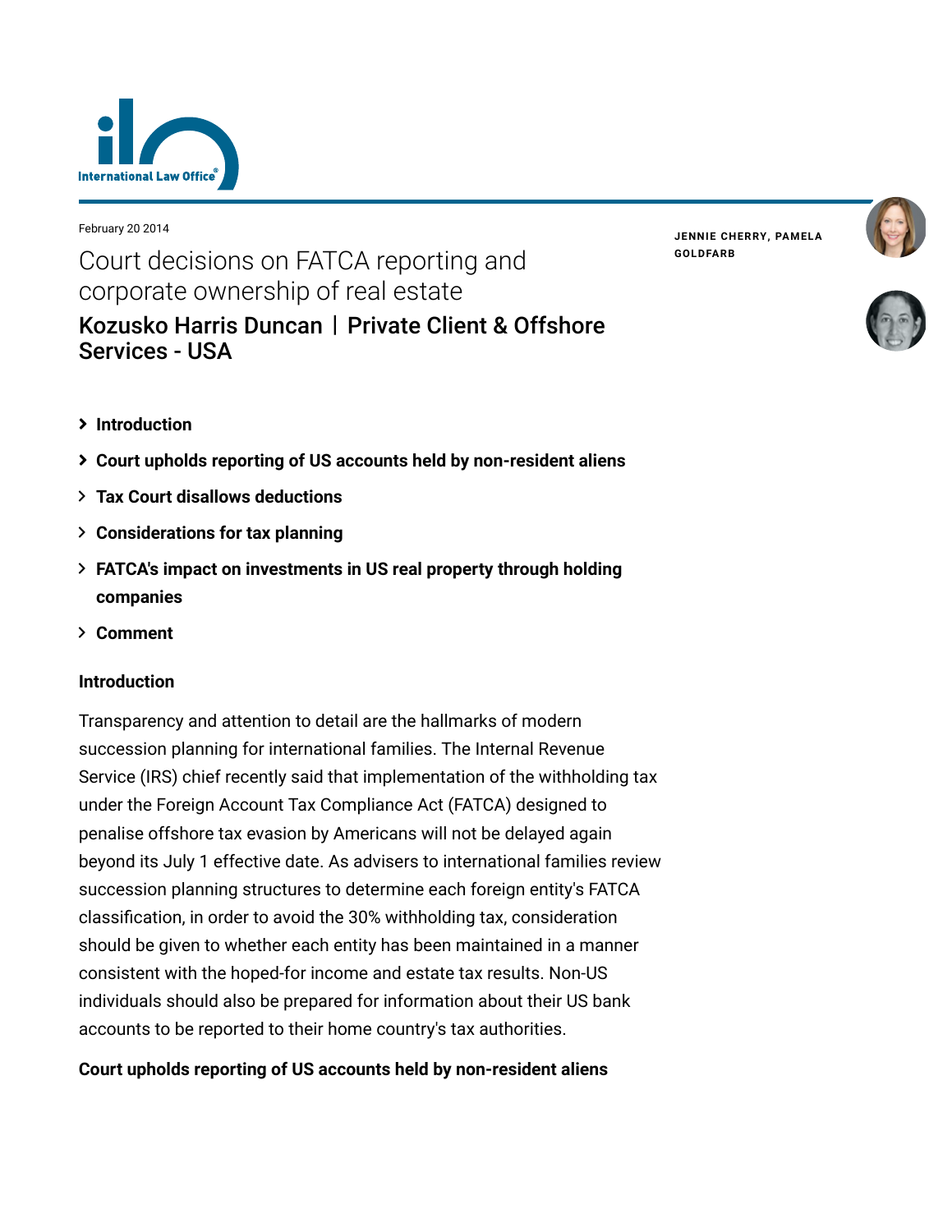On January 13 2014 the US District Court in the District of Colombia dismissed a case filed by two state bankers' associations challenging 2012 amendments to the Treasury Department's interest-reporting regulations. The court upheld the amendments, finding that the IRS:

"reasonably concluded that the regulations will improve US tax compliance, deter foreign and domestic tax evasion, impose a minimal reporting burden on banks, and not cause any rational actor – other than a tax evader – to withdraw his funds from U.S. accounts."

The regulations support reciprocal reporting between countries under FATCA. US banks are now required to report to the IRS any information about accounts earning more than \$10 of interest that are held by nonresident aliens from all countries which the United States has a tax treaty or other information exchange agreement. These new reporting requirements allow the United States to respond to requests from its treaty and exchange partners and to implement the reciprocal FATCA intergovernmental agreements being entered into with countries such as Costa Rica, Ireland, the Isle of Man, Jersey, Malta, Mexico, the Netherlands [and the United Kingdom \(for further details please see "FATCA update:](http://www.internationallawoffice.com/Newsletters/Detail.aspx?g=5cd7e0f8-e0ce-4f3e-b83f-248ec2013e22) planning for compliance within structures for international families").

# <span id="page-1-0"></span>**Tax Court disallows deductions**

Estates of individuals who were not US citizens and who were not residents in the United States at the time of their deaths are subject to US estate tax only on assets deemed situated in the United States (for further details please see the "[Overview \(May 2013\)](http://www.internationallawoffice.com/Newsletters/Detail.aspx?g=54b715ea-8526-402d-801a-4ed58250ed4c)"). US situs assets for estate tax purposes include US real estate, but not the stock of non-US corporations. Thus, to avoid US estate tax when buying a US home, a non-resident alien will often capitalise an offshore corporation, which will then purchase the US real property, either directly or through a US corporate subsidiary. A US Tax Court case, Parker v Commissioner (TC Memo 2012-327), illustrates the importance of understanding the US income tax effects of such a structure, and serves as a reminder that corporate formalities should be respected and business purpose not be disregarded.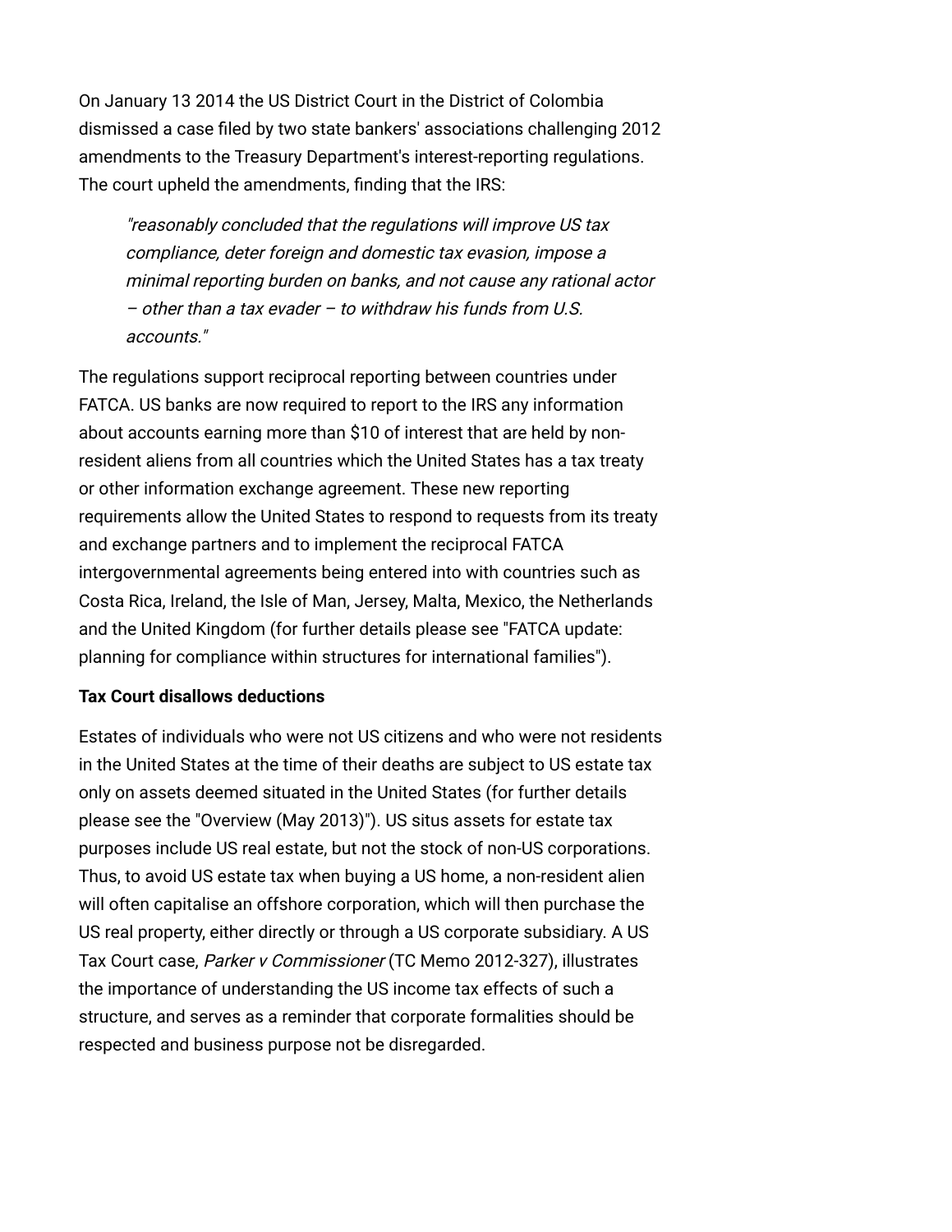### **Facts**

Mr Parker, a citizen of Peru, owned Vicmar, a foreign corporation. Vicmar owned 100% of Vilanova, SA, a Panama corporation. Vilanova owned 100% of GD Parker, Inc, a Florida corporation. GD Parker owned shares of several other corporations formed in the United States. One of the corporations was M Vanini Investments, Inc, a Florida corporation. Vanini owned a 23 room single-family personal residence in Florida. Parker and his family used the residence and did not pay rent to Vanini. Vanini also owned a personal residence in Spain that Parker and his family used rent-free. The administrative assistant for the GD Parker Administrative Group used an office in the Florida residence for her work. Vanini took deductions for repair and maintenance expenses and depreciation.

#### **Decision**

The court held that holding property in a corporation does not automatically create deductions for residence expenses and depreciation. Trade or business activity is needed for deductions to be allowed. The Tax Court denied the corporate deductions to the extent that they were not attributable to the office. The court explained that the properties were held for the personal use of the shareholder, and not for the profit-motive of the corporation. As such, the expenses were not ordinary and necessary trade or business expenses.

In addition, the court held that a shareholder's personal use of the property rent free would constitute a deemed distribution from the US corporation to its foreign parent corporation, with additional deemed distributions through the entire ownership chain down to the individual shareholder. The amount of the deemed distribution was the fair rental value of the personal use. The Tax Court determined that the personal use of the corporation's property by Parker and his family constituted a corporate distribution to Parker. The court also found that a withholding tax was due on the distribution from the US corporation (ie, GD Parker) to its foreign parent (ie, Vilanova), since the distribution did not constitute income effectively connected to a US trade or business and was paid to a non-US person.

#### <span id="page-2-0"></span>**Considerations for tax planning**

Parker v Commissioner highlights the importance of respecting the substance of this commonly used corporate structure to own US real estate and understanding its income tax consequences. The owner of the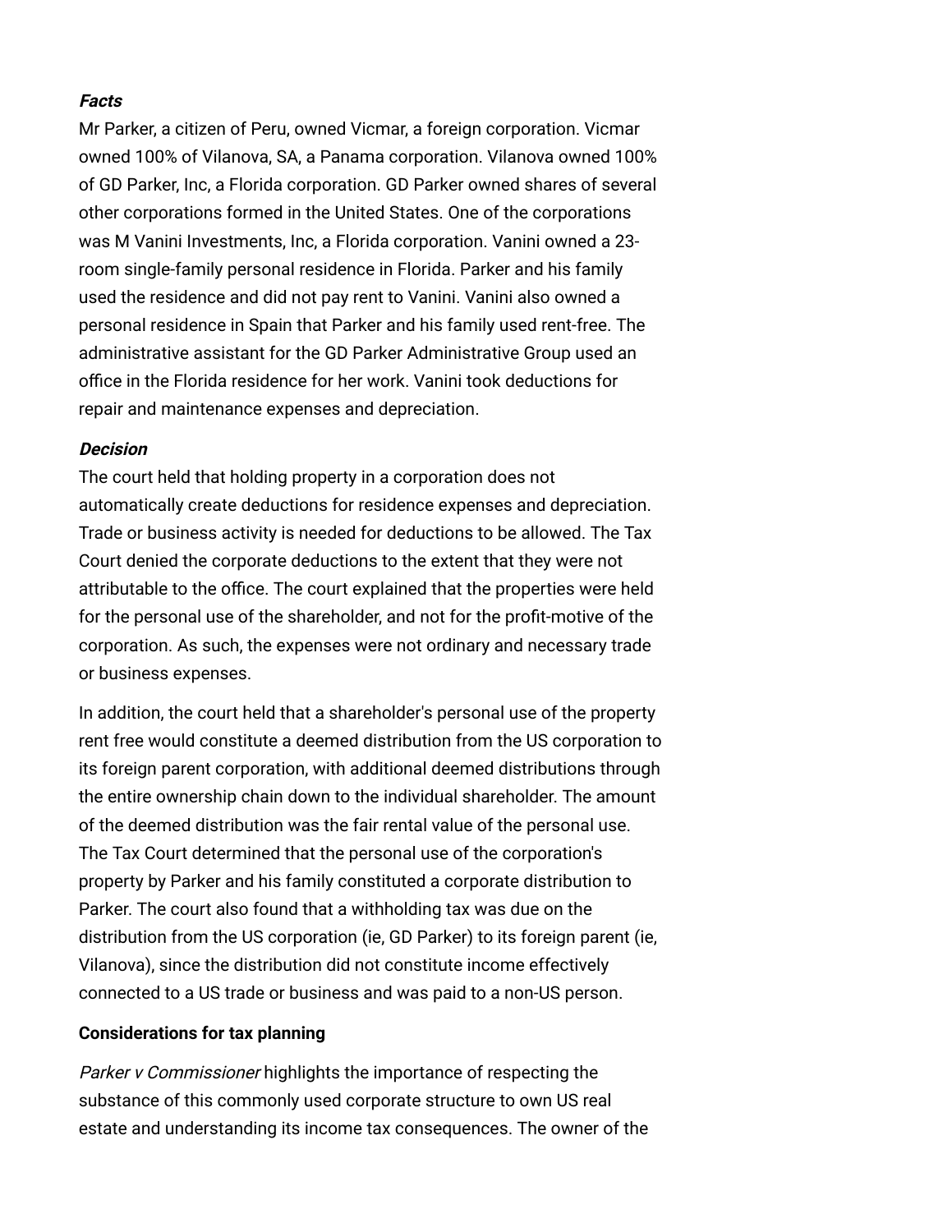property is the corporation, not the individual, and the individual should not treat the property as though he or she is the owner.

The corporation should collect fair market rent for use of the property. Careful determination of market rent and an actual rent payment are key, rather than a book entry inclusion of rental income on the tax return of the US corporation (which occurred in Parker). The corporation will have income from its rental business, which may be offset by ordinary and necessary deductions for depreciation and expenses. The net income is subject to US income tax. If the owner is a foreign corporation, there could be an additional branch profits tax on the income.

Failure to collect rent can result in a deemed distribution equal to the fair rental value of the personal use. A distribution is classified as a dividend for US tax purposes if the corporation has earnings and profits. Absent an applicable tax treaty, if a non-US shareholder is to be paid a dividend, that dividend is subject to a 30% withholding tax. Thus, if the US subsidiary is deemed to pay a dividend to its foreign parent, it will be required to pay the US withholding tax. Even if the corporation has no earnings and profits, the deemed distribution will be treated as either a return of capital or capital gain. The foreign parent's basis in the subsidiary stock will be reduced on receipt of the distribution. If the basis is eventually reduced to zero, further distributions will be taxed as dispositions of stock. While a non-resident alien's disposition of US stock generally does not give rise to tax in the United States, disposition of stock of a US corporation that owns US real estate is subject to US income tax under the Foreign Investment in Real [Property Tax Act rules \(for further details please see "Foreign investment in](http://www.internationallawoffice.com/Newsletters/Detail.aspx?g=58195578-d7e0-4295-b0cd-fcbc09896dc4) US real property: buyers beware").

It is also important to keep in mind that a corporation is not entitled to the lower long-term capital gains tax rate. If the corporation disposes of the property, it will be subject to US income tax at ordinary income tax rates. Moreover, if a foreign corporation owns the real estate directly, the disposition will be subject to withholding under the Foreign Investment in Real Property Tax Act, which is generally equal to 10% of the proceeds from the sale.

<span id="page-3-0"></span>**FATCA's impact on investments in US real property through holding companies**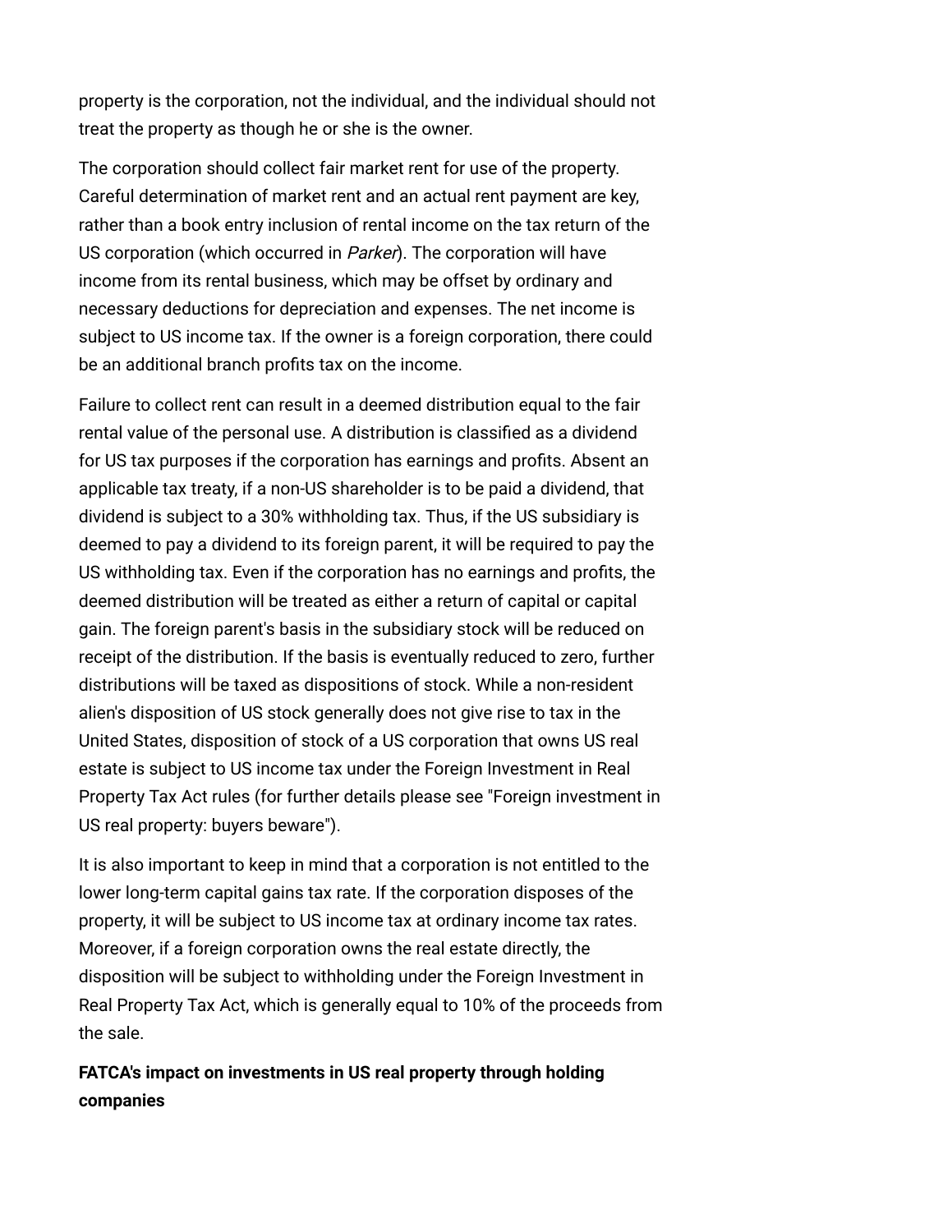When a non-resident alien invests in US real property through a structure that includes one or more non-US entities, the family adviser must now consider two possible FATCA implications:

- whether an entity in the structure is a foreign financial institution subject to FATCA compliance; and
- whether a distribution from an entity is a FATCA withholdable payment.

An offshore entity that owns a single US home directly will most likely not be classified as a foreign financial institution unless, in addition to the real estate, the entity holds financial investments that amount to 50% or more of the total assets. Likewise, an investment fund where the assets consist solely of non-debt, direct interests in real property located in and outside of the United States is not a foreign financial institution for FATCA purposes, even if it is managed by a professional investment manager, because less than 50% of its gross income is attributable to investing, reinvesting or trading in financial assets. On the other hand, an offshore entity that owns real estate investments through other entities (eg, through a partnership) may be considered to hold financial assets, rather than direct investments in real estate and, therefore may be classified as a foreign financial institution. Such entities will have to consider their FATCA classification for purposes of complying with the FATCA intergovernmental agreement between the country where the entity is organised and the IRS.

In addition, the FATCA final regulations provide that a distribution from a US real property holding corporation with respect to its stock that is a US real property interest may be a payment subject to FATCA withholding. The family adviser should ensure that each non-US entity in the structure can complete a certificate of status for purposes of FATCA and other withholding.

#### <span id="page-4-0"></span>**Comment**

Parker v Commissioner illustrates that the lifetime management of estate planning structures is critical. If the structure is disregarded by the IRS, the individual will be considered to own the real estate directly and, at death, the value of the real estate will be includable in the decedent's US estate, notwithstanding that it was owned through a foreign corporation. If the individual pays fair market rent to the corporation, the likelihood of the form